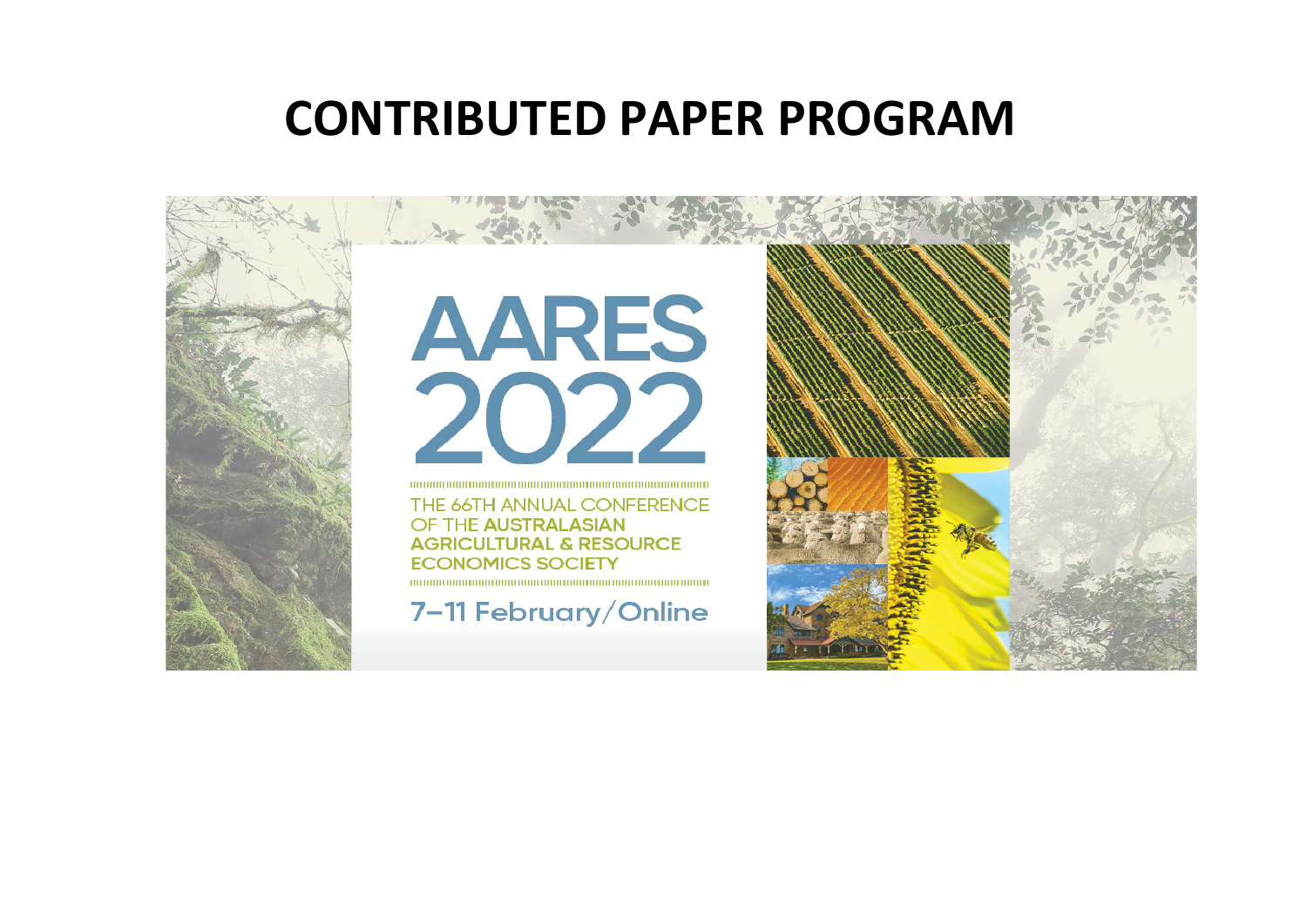| <b>Contributed Paper Session A</b> |                                                                                                                                                                     | Tuesday 8 February 14:30-16:00                                                                                                                                     |                                                                                                                               |  |
|------------------------------------|---------------------------------------------------------------------------------------------------------------------------------------------------------------------|--------------------------------------------------------------------------------------------------------------------------------------------------------------------|-------------------------------------------------------------------------------------------------------------------------------|--|
|                                    | <b>A1: CLIMATE CHANGE</b>                                                                                                                                           | A2: DECISION ANALYSIS / IMPACT<br><b>EVALUATION</b>                                                                                                                | A3: RESILIENCE / VULNERABILITY                                                                                                |  |
| <b>Time</b>                        | Chair: Oscar Cacho                                                                                                                                                  | Chair: David Hadley                                                                                                                                                | Chair: Derek Baker                                                                                                            |  |
| 14:30-14:50                        | Alec Zuo<br>Drought and hotter temperature impacts Study on Impact of Corn Collection and<br>on suicide: Evidence from the Murray-<br>Darling Basin, Australia {26} | Feng YE<br>Storage System Reform on Farmers'<br>Productivity - Evidence from National<br>Fixed Point Survey {128}                                                  | Mara Hammerle<br>Vulnerable households and effects of<br>energy efficiency: An Australian study<br>${15}$                     |  |
| 14:52-15:12                        | Stephanie F. McWhinnie<br>The effectiveness of the UN-REDD<br>Programme as a guardian of tropical<br>forests in developing countries {42}                           | Mohammad Mahbubur Rahman<br>Impact of Agricultural Extension service<br>on Farmer's Welfare: Evidence from<br>Bangladesh {41}                                      | <b>Quentin Grafton</b><br>Resilience to Anthropogenic Drought in<br>the Northern Murray-Darling Basin,<br>Australia {45}      |  |
| 15:14-15:34                        | German Puga<br>The Impact of Climate Change on Grape<br>Yields in Australia {109}                                                                                   | Pratikshya Kandel<br>Estimating the Socio-economic Impacts<br>of Protected Area Policy on Household<br>Welfare: Evidence from Chitwan National<br>Park, Nepal {66} | Maryam Abdolrahimi<br><b>Effect of Natural Disasters on Income</b><br>Distribution {87}                                       |  |
| 15:36-15:56                        | <b>Thomas Nordblom</b><br>Adaptations to climate change in<br>Australia {111}                                                                                       | Marcela Del Carmen Vieira<br>Measuring the economic impacts of<br>exotic dung beetles on livestock<br>productivity in Western Australia. {50}                      | Rayen Gho-Inzunza<br>Economic assessment of planning<br>restrictions to decrease flood risk in<br>Queensland, Australia {163} |  |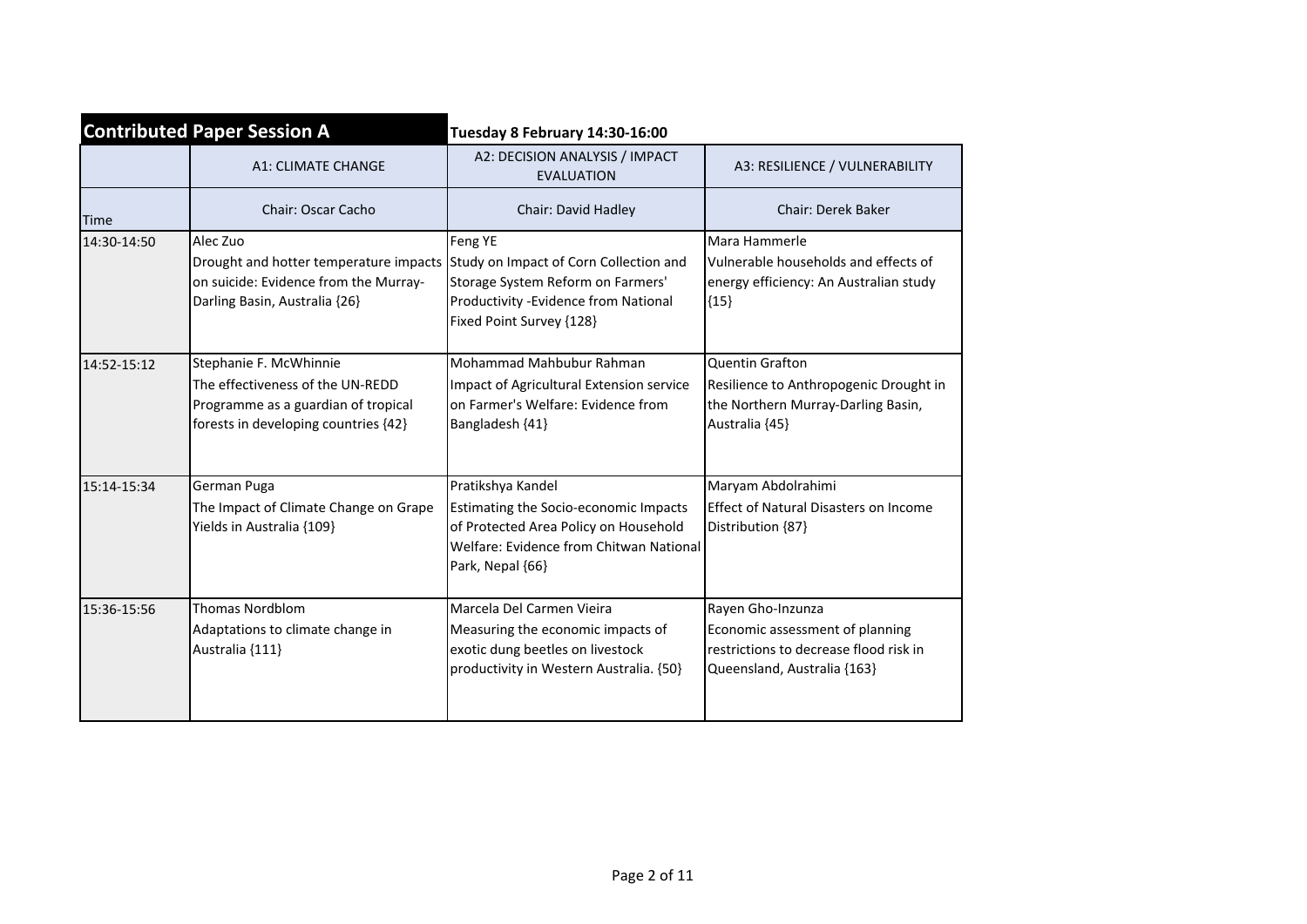| <b>Contributed Paper Session B</b> |                                                                                                                                                                                   | Tuesday 8 February 16:30-18:00                                                                                                                                                                   |                                                                                                                                                                                                                  |  |
|------------------------------------|-----------------------------------------------------------------------------------------------------------------------------------------------------------------------------------|--------------------------------------------------------------------------------------------------------------------------------------------------------------------------------------------------|------------------------------------------------------------------------------------------------------------------------------------------------------------------------------------------------------------------|--|
|                                    | <b>B1: BEHAVIOUR / EXPERIMENTS</b>                                                                                                                                                | <b>B2: ENERGY SECTOR / EMISSIONS</b>                                                                                                                                                             | <b>B3: TECHNICAL EFFICIENCY</b><br><b>PRODUCTIVITY</b>                                                                                                                                                           |  |
| <b>Time</b>                        | <b>Chair: Susie Hester</b>                                                                                                                                                        | Chair: Oscar Cacho                                                                                                                                                                               | Chair: Rene Villano                                                                                                                                                                                              |  |
| 16:30-16:50                        | S M Rahaman<br>Behavioural insights on farmers<br>reservations in adopting Conservation<br>Agriculture-based Sustainable<br>Intensification technologies in Bihar,<br>India {146} | Julia Manchester<br>How are renewable generation and coal<br>generator revenues related?: Empirical<br>evidence from the NEM {97}                                                                | Wanglin Ma<br>Off-farm work and technical efficiency of<br>wheat production in China {57}                                                                                                                        |  |
| 16:52-17:12                        | Krishna P. Timsina<br>Can behavioural factors better explain<br>the adoption of zero tillage technology in<br>wheat farming?: Evidence from Nepal<br>${147}$                      | Jorrit Gosens<br>A highly granular model of China's coal<br>production and consumption system<br>shows how China's decarbonization and<br>energy security plans will affect coal<br>imports {48} | Steele Christian West<br>Productive performance in a dynamic<br>setting: The application of DEA windows<br>analysis to the estimation of total factor<br>productivity efficiency amongst farm<br>businesses {21} |  |
| 17:14-17:34                        | Adnan M S Fakir<br>Healthy, nudged, and wise: Experimental<br>evidence on the role of cost reminders in<br>healthy decision-making {16}                                           | <b>Xueting Jiang</b><br>Asymmetric Response of Carbon<br>Emissions to Recessions and Expansions<br>and Oil Market Shocks {67}                                                                    | Sofina Maharjan<br>Technology choice, output mix and farm<br>performance in the Indo Gangetic Plains<br>of India: A directional distance function<br>analysis {141}                                              |  |
| 17:36-17:56                        | Shu-Wing Chan<br>How to improve context saliency in<br>economic experiments using immersive<br>features of virtual reality tools? {123}                                           | John Gibson<br>The impact of gas flaring on child health<br>in Nigeria {83}                                                                                                                      | Le Van Cuong<br>Rice production and productive efficiency<br>in the upland areas of Vietnam {145}                                                                                                                |  |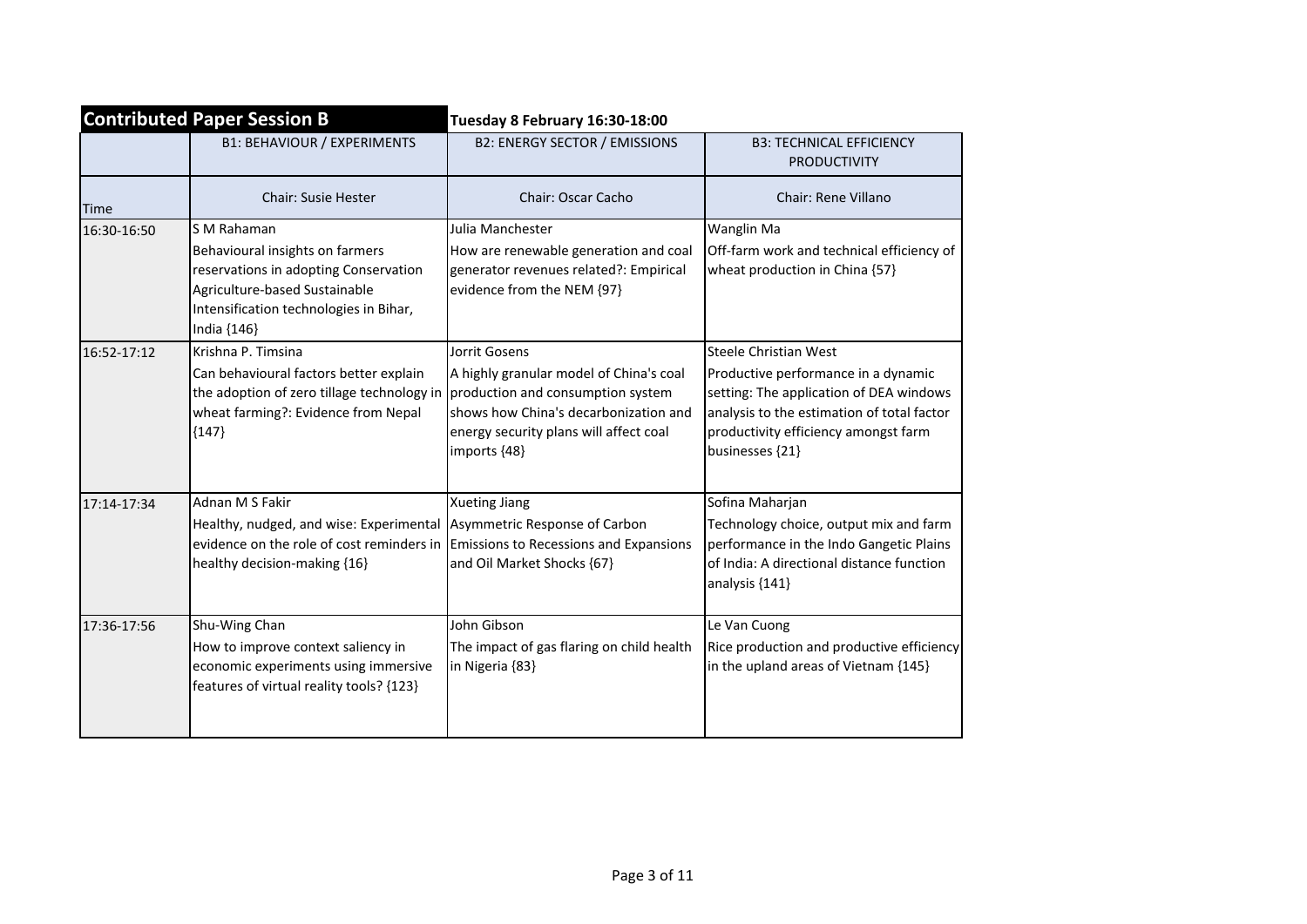|             | <b>Contributed Paper Session C</b>                                                                                                                                                     | Tuesday 8 February 18:30-20:00                                                                                                                                     |                                                                                                                                                        |  |
|-------------|----------------------------------------------------------------------------------------------------------------------------------------------------------------------------------------|--------------------------------------------------------------------------------------------------------------------------------------------------------------------|--------------------------------------------------------------------------------------------------------------------------------------------------------|--|
|             | <b>C1: AGRICULTURE</b>                                                                                                                                                                 | <b>C2: CLIMATE CHANGE</b>                                                                                                                                          | C3: GENDER: Resourcing gender equity                                                                                                                   |  |
| Time        | <b>Chair: Terence Farrell</b>                                                                                                                                                          | Chair: Oscar Cacho                                                                                                                                                 | Chair: Alison Sheridan                                                                                                                                 |  |
| 18:30-18:50 | <b>Bill Malcolm</b><br>Nitrogen for better and worse {60}                                                                                                                              | Thi Tam Ninh Nguyen<br>Estimating climate effects on Robusta<br>coffee production in the Central<br>Highlands of Vietnam: a panel household<br>data analysis {151} | David Lefor<br>Rethinking 'gender in agriculture and<br>climate change' in the context of funding<br>ecosystems {129}                                  |  |
| 18:52-19:12 | <b>Bimal Sharma</b><br>Patterns of Agriculture Labour<br>Productivity in Agro-Ecological Zones of<br>the Brahmaputra Valley, India {62}                                                | Laurent Cishahayo<br>Does social capital improve farmers'<br>climate change adaptations? Evidence<br>from banana production in China {24}                          | Maria Cresilda M. Caning<br>Linking innovation capability to the<br>business performance of rural-based<br>women entrepreneurs {158}                   |  |
| 19:14-19:34 | Hiroki Kiriyama<br>Nitrogen Stock, Pesticide Use and<br>Farmer's Behavior under Rice Policy<br>Change: Estimation of Translog Cost<br>Function for Japanese Rice Production<br>${155}$ | Shimels Wassie, Andreas Wilkes<br>Livestock Data Collection for GHG<br>Inventory: upgrading to Tier 2 in Ethiopia<br>${93}$                                        | Constantin Johnen<br>Digital Credit and Financial Inclusion of<br>Women: Empirical Evidence from Kenya<br>${35}$                                       |  |
| 19:36-19:56 | Yan Jin<br>Assessing the Importance of Localised<br>Agronomic and Environmental<br>Characteristics for Farm Level Yield and<br>Intensity on Pastoral Based Livestock<br>Systems {49}   |                                                                                                                                                                    | Annkathrin Possner<br>Female Smallholder Farmer's Preferences<br>for Digital and Conventional Credit<br>Attributes: Evidence from Madagascar<br>${17}$ |  |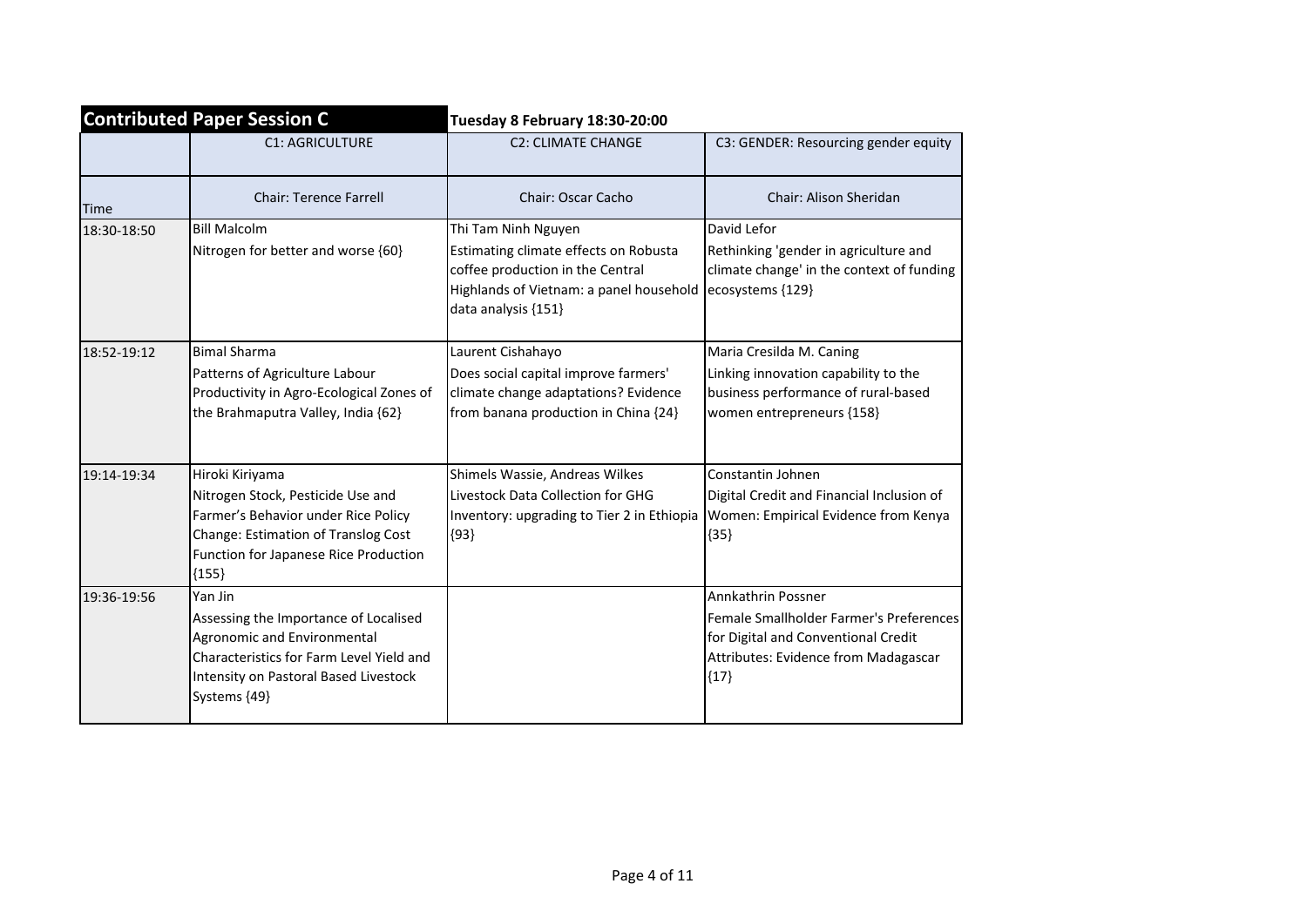| <b>Contributed Paper Session D</b> |                                                                                                                                                                       | Wednesday 9 February 08:00-09:30                                                                                                                                                                 |                                                                                                                                                                               |
|------------------------------------|-----------------------------------------------------------------------------------------------------------------------------------------------------------------------|--------------------------------------------------------------------------------------------------------------------------------------------------------------------------------------------------|-------------------------------------------------------------------------------------------------------------------------------------------------------------------------------|
|                                    | <b>D1: AGRICULTURE</b>                                                                                                                                                | D2: WATER                                                                                                                                                                                        | D3: REGIONAL DEVELOPMENT                                                                                                                                                      |
| <b>Time</b>                        | <b>Chair: Rod McInnes</b>                                                                                                                                             | Chair: Lin Crase                                                                                                                                                                                 | <b>Chair: Derek Baker</b>                                                                                                                                                     |
| 08:00-08:20                        | <b>Tom Ndebele</b><br>Balancing Support versus Severity for<br>Household-Level Environmental<br>Restrictions: An Illustration for<br>Residential Fertilizer Use {156} | Md Sayed Iftekhar<br>Non-market value of protecting<br>groundwater in the Great Artesian Basin<br>${76}$                                                                                         | Michael Coleman<br>Growing the NSW Agricultural Economy:<br>constraints and opportunities as<br>perceived by farmers {55}                                                     |
| 08:22-08:42                        | Hamish Gow<br>Insights into the influence of indigenous<br>values in NZ's dairy industry {107}                                                                        | Maruge Zhao<br>Market microstructure of Australian<br>water market: lessons from the last<br>decade {101}                                                                                        | <b>Edward Lefley</b><br>Research for the region, by the region: an<br>analysis of author affiliations for the<br>Namoi Unlimited Region in the field of<br>agriculture. {132} |
| 08:44-09:04                        | Robbie Maris<br>An Analysis of Operating Profit Margin: A<br>Valuable Tool for New Zealand Dairy<br>Farmers {110}                                                     | Anik Bhaduri<br>Exploring the relationship between<br>welfare and groundwater dependence:<br>An Application of dynamic agricultural-<br>household model with intergenerational<br>features {106} | Tarek Soliman<br>The value of lost agricultural production<br>from erosion: A spatial explicit analysis<br>from New Zealand {32}                                              |
| 09:06-09:26                        | Chinthani Rathnayake<br>Implications from the Ban on Glyphosate<br>for the Farm Sector of the Sri Lankan Tea<br>Industry {47}                                         | Mohammad Hossen<br>How to mitigate transboundary water<br>sharing disputes {72}                                                                                                                  | Franklin Soriano<br>Plans for Assessing Australian Business<br>Vulnerability to Natural Disasters using<br><b>BLADE {138}</b>                                                 |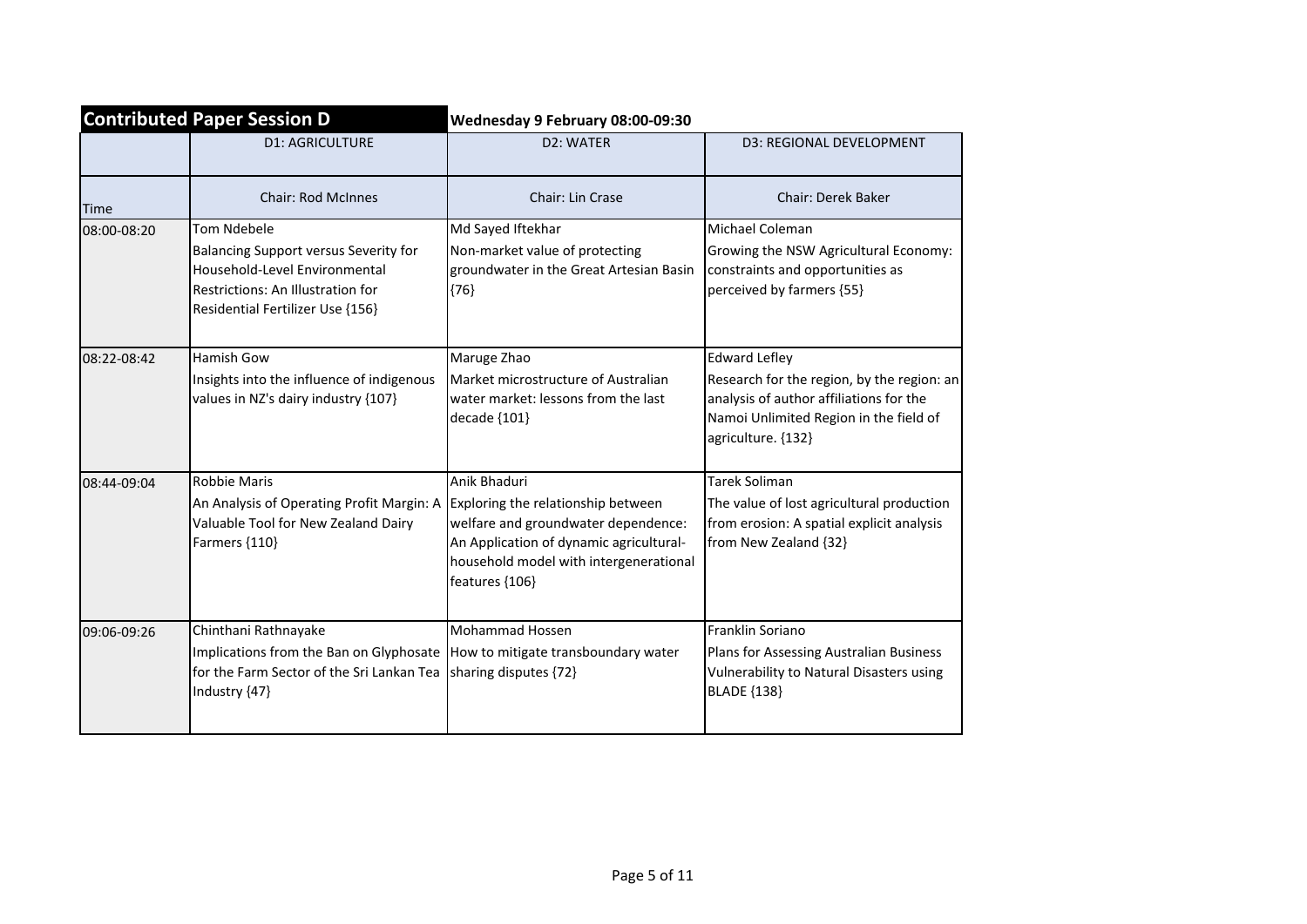| <b>Contributed Paper Session E</b> |                                                                                                                                   | Wednesday 9 February 14:30-16:00                                                                                                                                                 |                                                                                                                                                                   |  |
|------------------------------------|-----------------------------------------------------------------------------------------------------------------------------------|----------------------------------------------------------------------------------------------------------------------------------------------------------------------------------|-------------------------------------------------------------------------------------------------------------------------------------------------------------------|--|
|                                    | E1: DATA                                                                                                                          | <b>E2: NON-MARKET VALUATION</b>                                                                                                                                                  | E3: GENDER: Gender in a South Asian<br>context                                                                                                                    |  |
| <b>Time</b>                        | <b>Chair: Rohan Nelson</b>                                                                                                        | Chair: Maksym Polyakov                                                                                                                                                           | Chair: Alison Sheridan                                                                                                                                            |  |
| 14:30-14:50                        | Pike Stahlmann-Brown<br>Honey bee losses and underlying causes<br>in New Zealand, 2015-2021 {39}                                  | Alaya Spencer-Cotton<br>Estimating the value of self-drive<br>recreation to the remote Kimberley:<br>sensitivity to multi-destination trips and<br>the value of travel time {84} | Sophie Lountain<br>Technology, gender, and sustainable<br>livelihoods: Insights into preferences for<br>irrigation pumps in West Bengal {27}                      |  |
| 14:52-15:12                        | Matthew Wysel<br>Anonymous tolls and the value of insight. The value of non-market valuation {108}<br>${142}$                     | Abbie Rogers                                                                                                                                                                     | Nishith Zahan Tanny<br>Development interventions and rural<br>gender-based food security: Linking<br>processes and expected outcomes in<br>Bangladesh {20}        |  |
| 15:14-15:34                        | T.R. Hutchings<br>How accurate is the ABARES data? An<br>audit of the Agsurf database {18}                                        | <b>Curtis Rollins</b><br>Accounting for non-attendance and<br>preference heterogeneity underlying the<br>price parameter in choice models {122}                                  | Sadia Abbas<br>Top manager's gender and firm level<br>innovation in South Asia: the moderating<br>role of institutional quality and financial<br>constraints {22} |  |
| 15:36-15:56                        | Rohan Nelson<br>Recognising and building on the systems'<br>attributes of the Australian Agricultural<br>Forecasting System {161} | Michael Burton<br>Deriving monetary values from Case 1<br>Best Worst Scaling - using multiple<br>anchors {130}                                                                   | Sujana Adapa<br>Reimagining Women's Role in Agriculture<br>Evidence from India {131}                                                                              |  |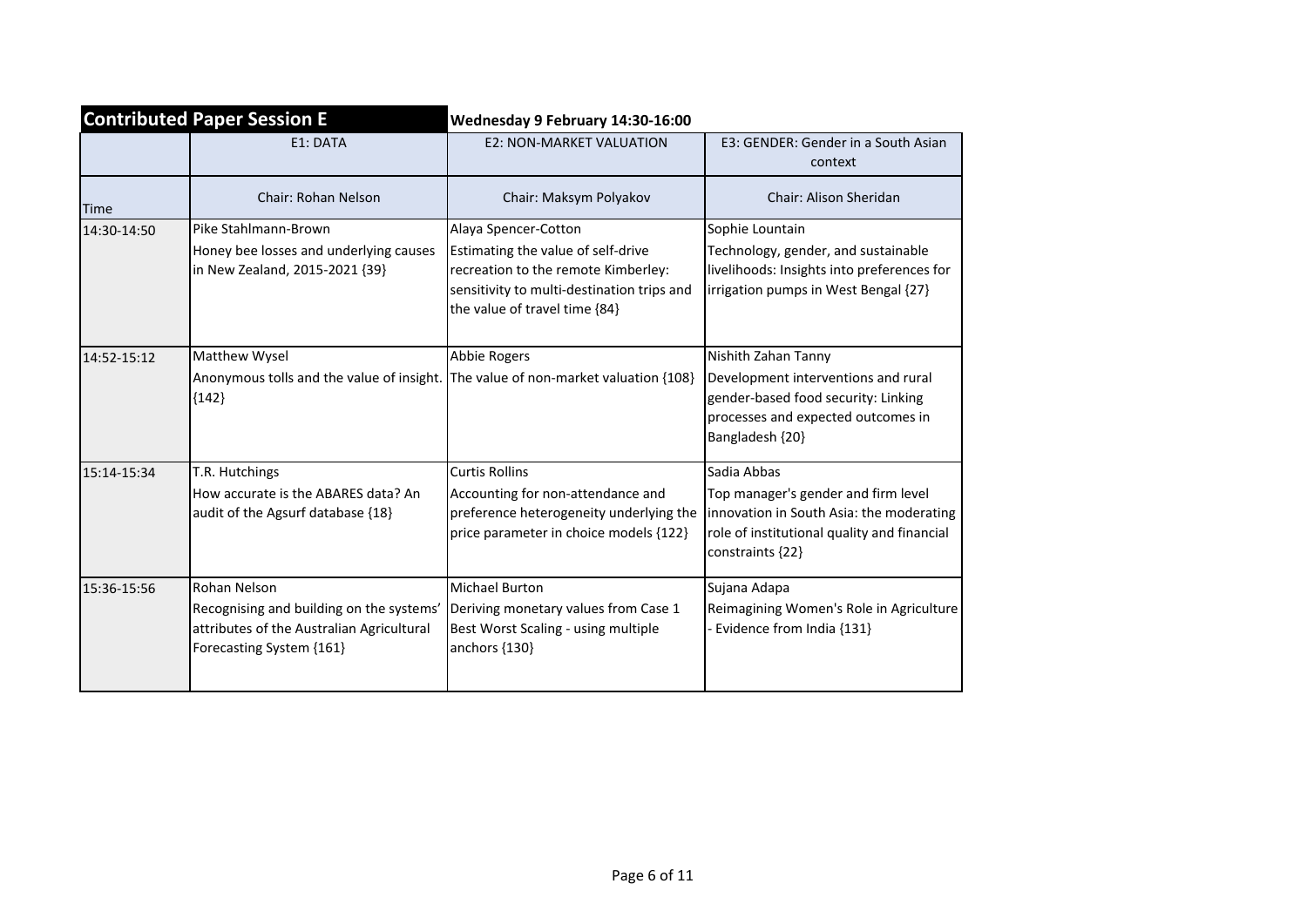| <b>Contributed Paper Session F</b> |                                                                                                                                                                            | Thursday 10 February 16:30-18:00                                                                                                                                                    |                                                                                                                                                                          |  |
|------------------------------------|----------------------------------------------------------------------------------------------------------------------------------------------------------------------------|-------------------------------------------------------------------------------------------------------------------------------------------------------------------------------------|--------------------------------------------------------------------------------------------------------------------------------------------------------------------------|--|
|                                    | F1: GENDER: Valuing women's<br>contributions on farms                                                                                                                      | F2: VALUE CHAINS / AGRI-FOOD                                                                                                                                                        | F3: DECISION ANALYSIS / IMPACT<br><b>EVALUATION</b>                                                                                                                      |  |
| Time                               | Chair: Alison Sheridan                                                                                                                                                     | <b>Chair: Derek Baker</b>                                                                                                                                                           | <b>Chair: Franklin Soriano</b>                                                                                                                                           |  |
| 16:30-16:50                        | Rene Villano<br>Women's Empowerment in Integrated<br>Cattle-Farming Systems in Indonesia {92}                                                                              | Don Gunasekera<br>Assuring quality food procurement for<br>the aged care sector {33}                                                                                                | Wanglin Ma<br>Effects of information and<br>communication technology on objective<br>and subjective well-being inequality in<br>China {56}                               |  |
| 16:52-17:12                        | Wole Kinati<br>Gender Attitudes toward Empowerment<br>Resources and Agency: A case of<br>livestock keepers in mixed and livestock-<br>based systems in rural Ethiopia {95} | Daniel Hill<br>Can value chain interventions be used to<br>support broadscale land use change for<br>lenvironmental and social outcomes? A<br>case study in Bandung, Indonesia {59} | Wen Wang<br>Economic Impacts of National Forest<br>Conservation Program in China {149}                                                                                   |  |
| 17:14-17:34                        | Isaac Koomson<br>Women's empowerment and life<br>satisfaction: Evidence from integrated<br>livestock farming system in Indonesia<br>${98}$                                 | Tian Jihadhan Wankar<br>Potential target markets for selling<br>differentiated Nusa Tenggara Barat (NTB) farmers in Pampanga, Philippines:<br>beef in Indonesia {74}                | Clarisse M. Gonzalvo<br>Impacts of biotech corn adoption among<br>Analyzing farmer decision-making in<br>connection with their self-concept and<br>social identity {116} |  |
| 17:36-17:56                        | Shahzad Kouser<br>Women's Contributions to Pulses Value<br>Chain and Household Food and Nutrition<br>Security in Pakistan {154}                                            | Wei Yang<br>The Role of Credence Attribute Claims in<br>Food Product Launch - A Comparative<br>Study of New Zealand and Australia {38}                                              | Simon Hone<br>Discount rates and the treatment of risk<br>in the economic analysis of agricultural<br>projects {160}                                                     |  |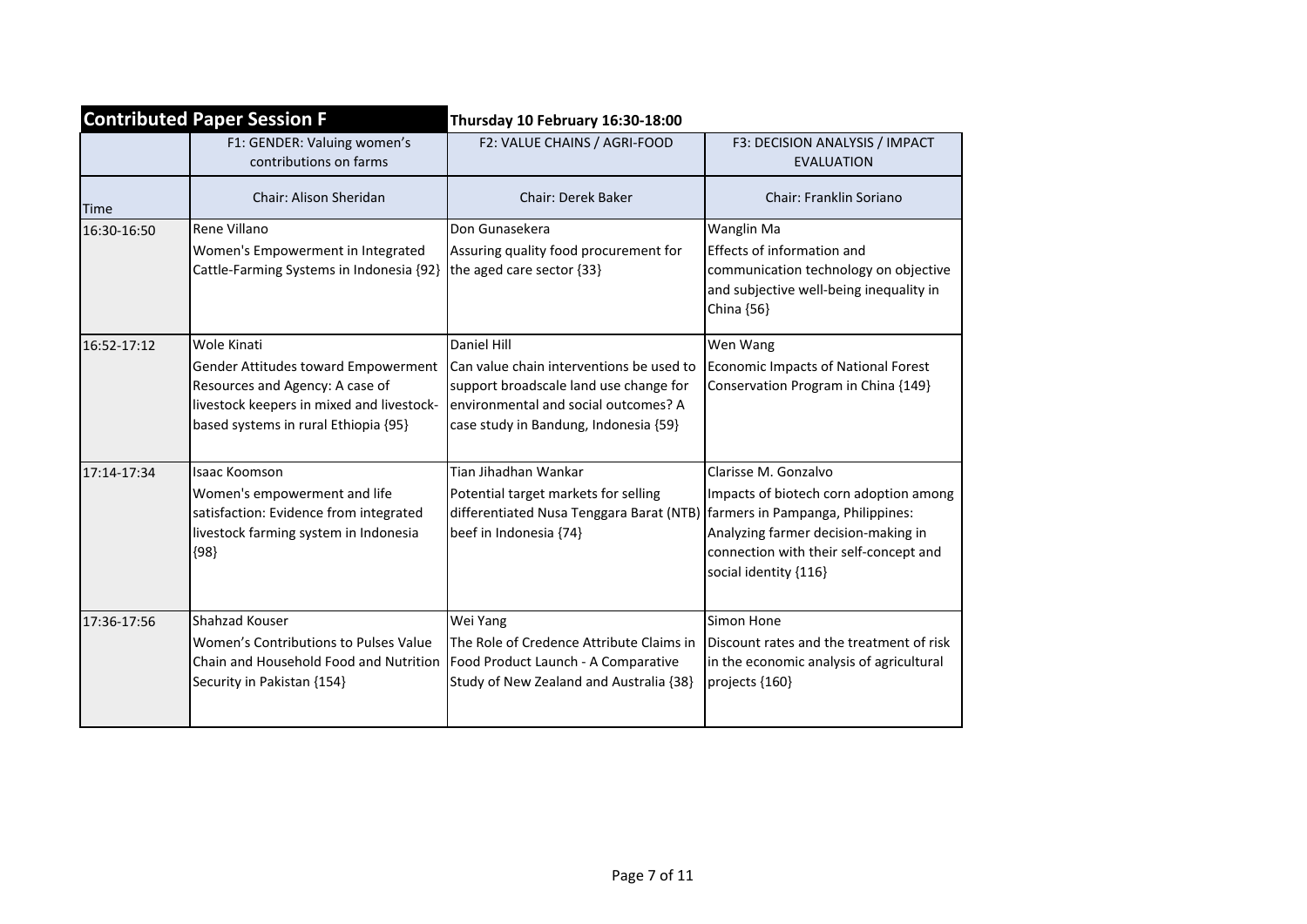|             | <b>Contributed Paper Session G</b>                                                                                                                           | Thursday 10 February 18:30-20:00                                                                                                                                                                                                        |                                                                                                                             |                                                                                                                                                |  |
|-------------|--------------------------------------------------------------------------------------------------------------------------------------------------------------|-----------------------------------------------------------------------------------------------------------------------------------------------------------------------------------------------------------------------------------------|-----------------------------------------------------------------------------------------------------------------------------|------------------------------------------------------------------------------------------------------------------------------------------------|--|
|             | G1: GRAINS: GRDC sponsored                                                                                                                                   | <b>G2: ECOSYSTEM SERVICES</b>                                                                                                                                                                                                           | <b>G3: RECYCLING / POLLUTION</b>                                                                                            | G4: AGRI-FOOD / FOOD SECURITY                                                                                                                  |  |
| Time        | Chair: Mikayla Bruce                                                                                                                                         | Chair: David Hadley                                                                                                                                                                                                                     | <b>Chair: Oscar Cacho</b>                                                                                                   | <b>Chair: Derek Baker</b>                                                                                                                      |  |
| 18:30-18:50 | Nicola Thomas<br>Alternative Fertiliser Management<br>Methods to Increase Crop Productivity<br>and Farmer Utility {14}                                       | Md Sayed Iftekhar<br>How does outcome uncertainty affect<br>the regulator's incentive strategy when<br>paying landholders for conservation<br>works? {133}                                                                              | Ying Xu<br>Identifying impacts of factors on waste<br>generation and recycling {61}                                         | Hue T Vuong<br>Vietnamese consumer's demand for<br>improved food safety {103}                                                                  |  |
| 18:52-19:12 | Masood Azeem<br>Tell us something we don't know: the<br>potential for herbicide resistance testing<br>to inform weed management decisions<br>${40}$          | Cristiano Franceschinis<br>Attitudes and Preferences Towards Soil-<br>Based Ecosystem Services: How Do They<br>Vary Across Space? {70}                                                                                                  | <b>Christine Parfitt</b><br>Reducing consumption of single-use<br>plastics by hospitality businesses and<br>customers {135} | Alana Hollestelle, Robert Pattinson<br>Implications of the net zero transition for<br>the Australian agri-food industry {90}                   |  |
| 19:14-19:34 | Richard J. Culas<br>Risk management in Australian wheat<br>export: A descriptive analysis of market<br>outlook and options for price risk<br>management {43} | Chi Nguyen<br>Social Desirability Bias in People's<br>Willingness to Participate in Payments for Ganges: A Theoretical Analysis {25}<br>Forest Ecosystem Services (PFES)<br>Schemes in Vietnam: An Inferred<br>Valuation Approach {137} | Amit Batabyal<br>Tanneries in Kanpur and Pollution in the                                                                   | Peggy Schrobback<br>Agri-food export barriers: An Australian<br>perspective {31}                                                               |  |
| 19:36-19:56 | <b>Fabian Frick</b><br>Innovation Behaviour and Sustainability<br>Performance - Empirical Evidence on the<br>Farming Sector {85}                             | <b>Florence Briton</b><br>Aiming for eco-viability in multispecies<br>fisheries under catch regulation {164}                                                                                                                            |                                                                                                                             | Glory Dee A. Romo<br>Policy responses and food security<br>impacts of the COVID-19 pandemic in the<br>Philippines' agri-food supply chain {94} |  |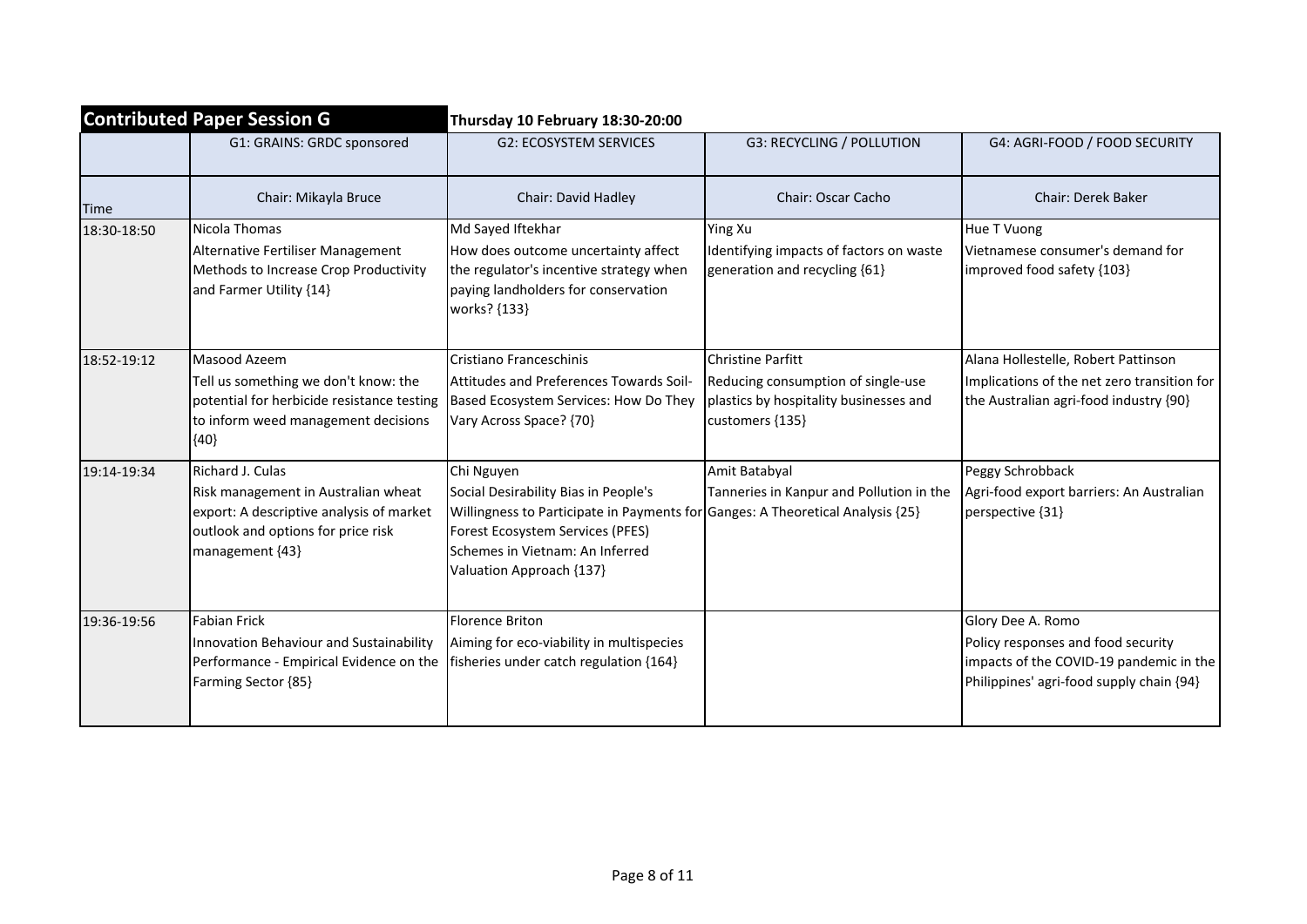| <b>Contributed Paper Session H</b> |                                                                                                                                                             | Friday 11 February 09:30-11:00                                                                                                                                           |                                                                                                                                                                    |
|------------------------------------|-------------------------------------------------------------------------------------------------------------------------------------------------------------|--------------------------------------------------------------------------------------------------------------------------------------------------------------------------|--------------------------------------------------------------------------------------------------------------------------------------------------------------------|
|                                    | <b>H1: CLIMATE RISKS</b>                                                                                                                                    | H2: CONSUMER PREFERENCES / WTP                                                                                                                                           | H3: TRADE / MARKETS                                                                                                                                                |
| Time                               | Chair: Oscar Cacho                                                                                                                                          | Chair: Masood Azeem                                                                                                                                                      | Chair: Wanglin Ma                                                                                                                                                  |
| 09:30-09:50                        | Sarah C. Smith<br>Weather-induced losses in field-level<br>quality, yield, and revenue {36}                                                                 | Sara Thaichon<br>Exploring the impact of the COVID-19<br>pandemic on the purchase and<br>consumption of fruits and vegetables: A<br>social media analytics approach {63} | Kym Anderson<br>The Relative Importance of Global<br>Agricultural Subsidies and Tariffs,<br>Revisited {124}                                                        |
| 09:52-10:12                        | <b>Neal Hughes</b><br>Defining drought from the perspective of<br>Australian farmers {162}                                                                  | Azad Rahman<br>Consumer preferences in China for<br>imported fresh produce and its<br>attributes: Application of a discrete<br>choice experiment {139}                   | James Fell<br>Non-tariff measures: An applied<br>methodology for the quantification of<br>bilateral trade effects of policy measures<br>at a commodity level {153} |
| 10:14-10:34                        | Thi Mui Nguyen<br>Importance of drought perception in<br>New Zealand {75}                                                                                   | Angie Higuchi<br>Quality uncertainty and willingness to<br>pay for organic quinoa - Evidence of<br>organic-labelled quinoa in Peru {51}                                  | Adam Voak<br>Closed Borders: The invisible nexus<br>between Passenger Flights and Air-<br>Freight and its Implications for Australian<br>farm exports {96}         |
| 10:36-10:56                        | Paul Deane<br>Risk and Uncertainty - the challenges and<br>implications of incorporating future<br>climate risk into agricultural decision-<br>making {140} | Alba J. Collart<br>Consumer Preferences for Blockchain-<br>based Traceability of Leafy Greens {52}                                                                       |                                                                                                                                                                    |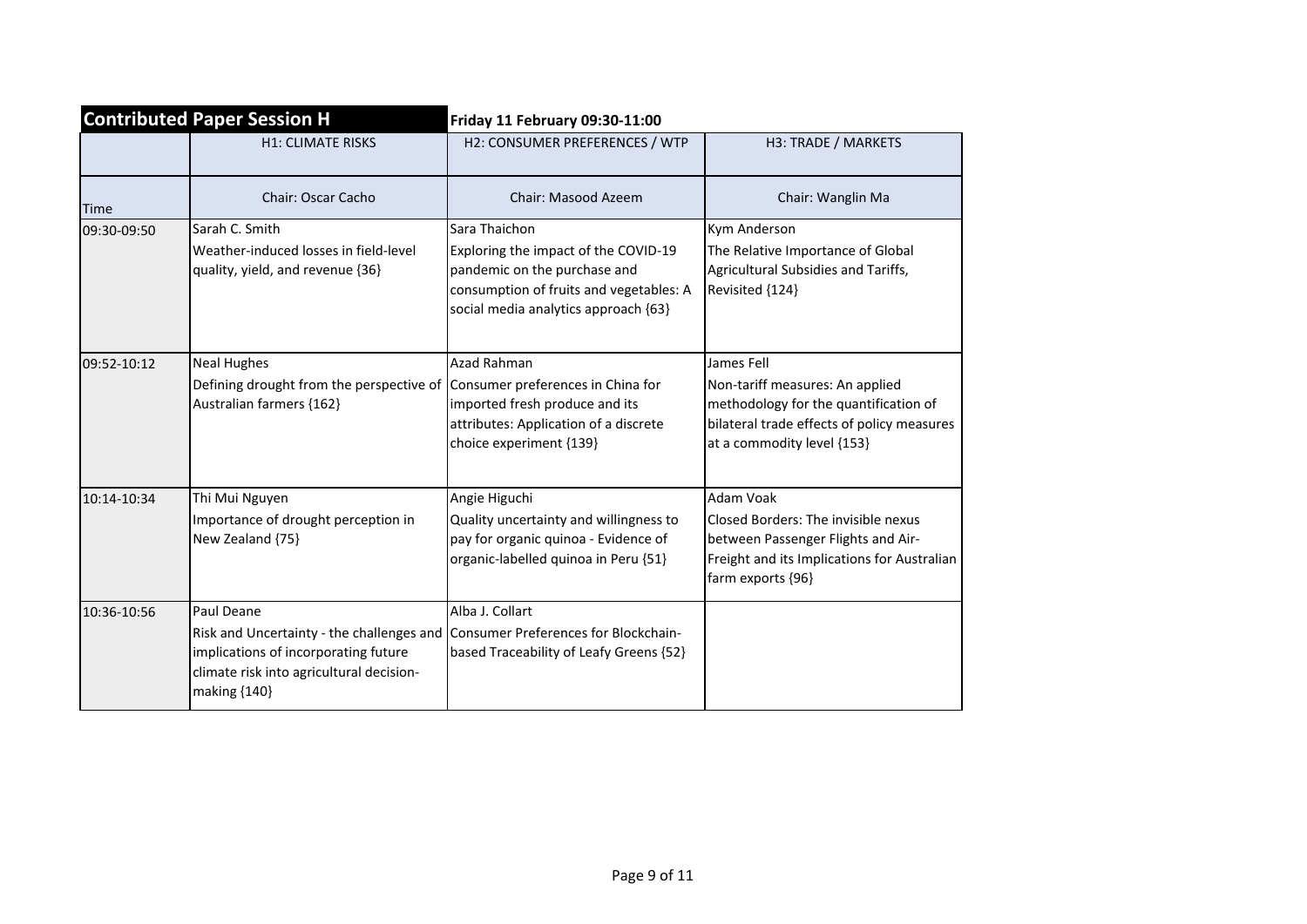| <b>Contributed Paper Session I</b> |                                                                                                                                                                                   | Friday 11 February 14:30-16:00                                                                                                                          |                                                                                                                                               |
|------------------------------------|-----------------------------------------------------------------------------------------------------------------------------------------------------------------------------------|---------------------------------------------------------------------------------------------------------------------------------------------------------|-----------------------------------------------------------------------------------------------------------------------------------------------|
|                                    | <b>11: TECHNICAL EFFICIENCY PRODUCTIVITY</b>                                                                                                                                      | I2: GENDER: Changing gender roles in<br>Australian agriculture                                                                                          | <b>13: NON-MARKET VALUATION</b>                                                                                                               |
| Time                               | Chair: Chris O'Donnell                                                                                                                                                            | Chair: Alison Sheridan                                                                                                                                  | <b>Chair: Steve Schilizzi</b>                                                                                                                 |
| 14:30-14:50                        | Abebayehu Girma Geffersa<br>On the estimation of the impact of<br>improved maize adoption on technical<br>efficiency: evidence from smallholder<br>maize farmers in Ethiopia {69} | Margaret Alston<br>Have women broken through the Grass<br>Ceiling? An analysis of the contemporary<br>role of farm women - {29}                         | <b>Mark Tocock</b><br>The Valuation of Threatened Raptors in<br>Tasmania {114}                                                                |
| 14:52-15:12                        | Jack Pezzey<br>Calibrating world spending and wealth:<br>estimating the roles of human and<br>knowledge capitals, natural resources<br>and total factor productivity growth {89}  | Alison Sheridan<br>Gender and intergenerational farm<br>succession in Australia: An exploratory<br>study {37}                                           | Jeremy De Valck<br>Investigating the environmental and<br>amenity values of the Great Barrier Reef<br>using discrete choice experiments {152} |
| 15:14-15:34                        | Omphile Temoso<br>Estimates of productivity growth for<br>South African table grapes producing<br>regions (2010 - 2020): A Fare-Primont<br>index approach {104}                   | Lucie Newsome<br>Motivations to enter and remain in<br>sustainable, small scale agriculture: New<br>Ifemale farmers in the Australian context<br>${99}$ | Maksym Polyakov<br>The value of restoring and protecting<br>native vegetation in New Zealand {105}                                            |
| 15:36-15:56                        | Chris O'Donnell<br>Greenhouse Gas Emissions and<br>Productivity Change in Selected Sectors<br>of the Australian Economy {53}                                                      | Sally Bristow<br>Rural mothers' experiences of caring for<br>a child with a chronic health condition:<br>Implications for public policy {159}           | Claire Doll<br>The importance of greenness in<br>greenspaces: Landscape preferences in<br>urban parks {82}                                    |